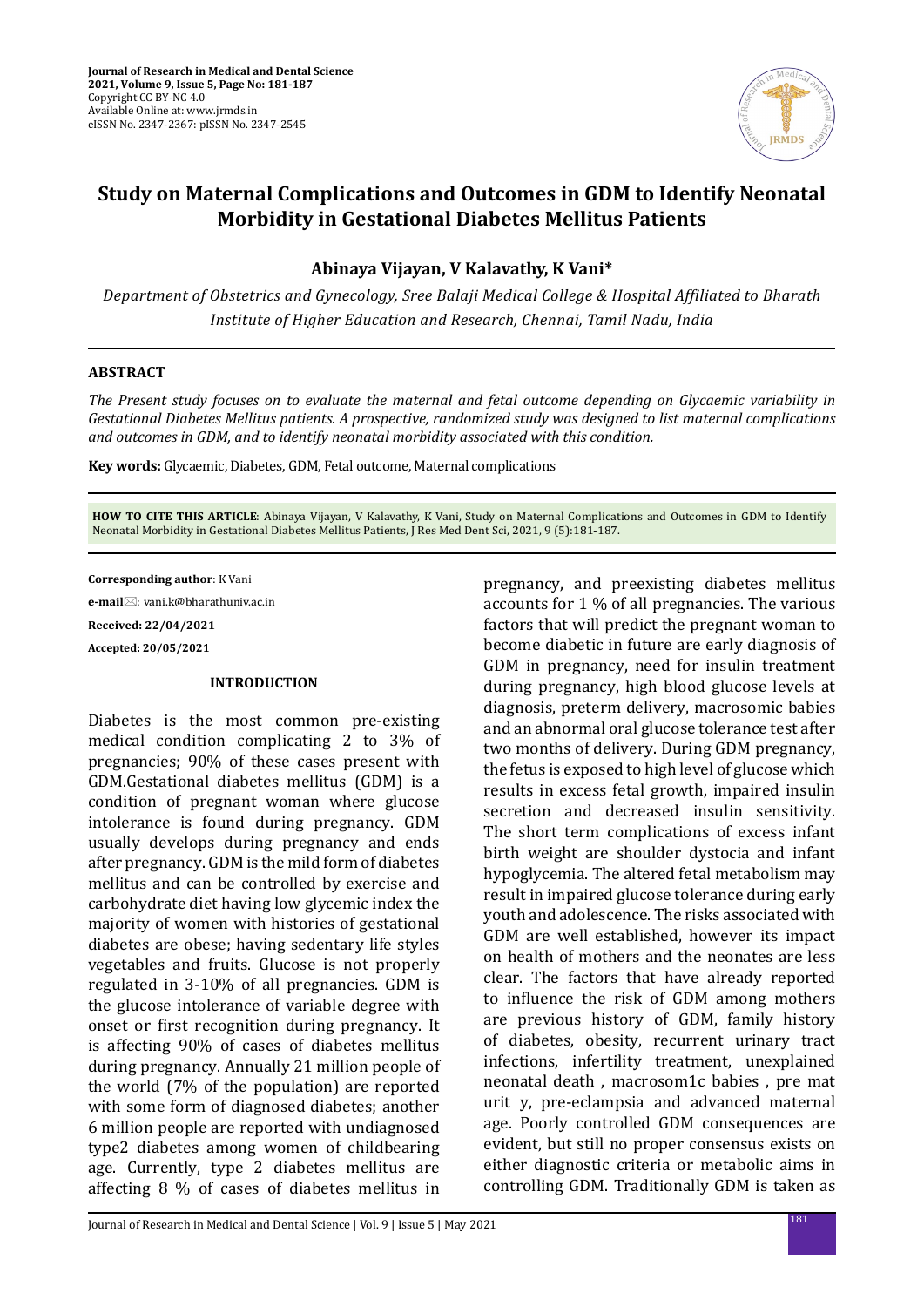a disorder of carbohydrate metabolism; thus, blood glucose levels have become the main key player for controlling and directing treatment during pregnancy mothers should be examined and diagnosed during early pregnancy and they should have regular postpartum checkup for recognition and management of any other complications. GDM is a disorder which can be effectively controlled by decreasing the associated high-risk factors and thus leading to healthy infant delivery. Thus, accurate monitoring and proper management of GDM women will results in improved maternal and neonatal consequences.

Gestational diabetes does recur in about 60% of subsequent pregnancies and 40% of these will develop non-insulin dependent diabetes within 15 years after delivery which was the background for the original diagnostic criteria. It is important to identify pregnant women with gestational diabetes because it is associated with significant metabolic alterations, increased perinatal morbidity and mortality, maternal morbidity and exaggerated long-term morbidity among the mothers and their off springs. If GDM is not properly treated, there is an increased risk of adverse maternal (preeclampsia, pregnancy induced hypertension, recurrent vulva-vaginal infections, operative deliveries, obstructed labor and development of diabetes mellitus later m life), fetal (macrosomia, polyhydromnios, preterm labour, respiratory distress unexplained intrauterine fetal death, traumatic delivery) and neonatal complications (hypoglycemia, jaundice, polycythemia, tetany, hypocalcemia, hypomagnesaemia). GDM is fast becoming a major health problem in developing countries undergoing rapid changes in lifestyle, dietary habits and body mass index. Both maternal and neonatal mortality and morbidity resulting from GDM can be prevented by proper antenatal supervision and institutional care, facilities that exist in our tertiary care units and even 1n most of the primary health centers. The major hurdles to crossed in our country include lack of education and socio-cultural taboos leading failure of screening of high-risk pregnancies and their referral to the appropriate health facilities at the proper time.

Glucose is produced because of maternal metabolism principally from carbohydrate in the diet and from the gluconeogenic amino acids. The hormone insulin, in turn, regulates glucose. Pedersen hypothesized that in maternal diabetes, high concentrations of glucose give rise to increased nutrient transfer to the fetus. To prevent fetal hyperglycemia, fetal insulin secretion and fetal growth increase. This relation is supported by observations of gestational and pregestational diabetes that higher maternal glucose concentrations, generate controversy in part because glucose is the primary focus, and there is little control for factors that potentially confound the relation between glucose and fetal growth. There is another underlying issue. While higher maternal glucose concentrations may lead to increased fetal growth, they also are associated with pregnancy complications when the mother has diabetes. A smaller literature also suggests that among nondiabetic gravidas, higher glucose concentrations are associated with increased operative delivery as well as pregnancy-induced hypertension. We wanted to determine whether these relations were present in our data and whether a higher glucose concentration also was associated with chorioamnionitis. Chorioamnionitis. 1s a manifestation of subclinical infection(s) associated with preterm delivery. Gestational diabetes mellitus (GDM) and maternal obesity are independently associated with adverse maternal and neonatal outcomes. Both share common metabolic characteristics such as increased insulin resistance, hyperglycemia, and hyperinsulinemia, and GDM may impart distinct effects on clinical outcomes independent of obesity alone. The same is true for maternal ob esit y, although differences in metabolism may also exist among certain ethnic groups. Therefore, examination of the combined association of these common metabolic problems with pregnancy outcomes is an important question. The Hyperglycemia and Adverse Pregnancy Outcome (HAPO) Study offers a unique opportunity to examine the independent associations of GDM and obesity alone and in combination with adverse pregnancy outcomes [1-19].

### **MATERIALS AND METHODS**

This prospective study was carried out in Sree Balaji Medical College & Hospital, Chrompet, Chennai m Department of Obstetrics & Gynaecology.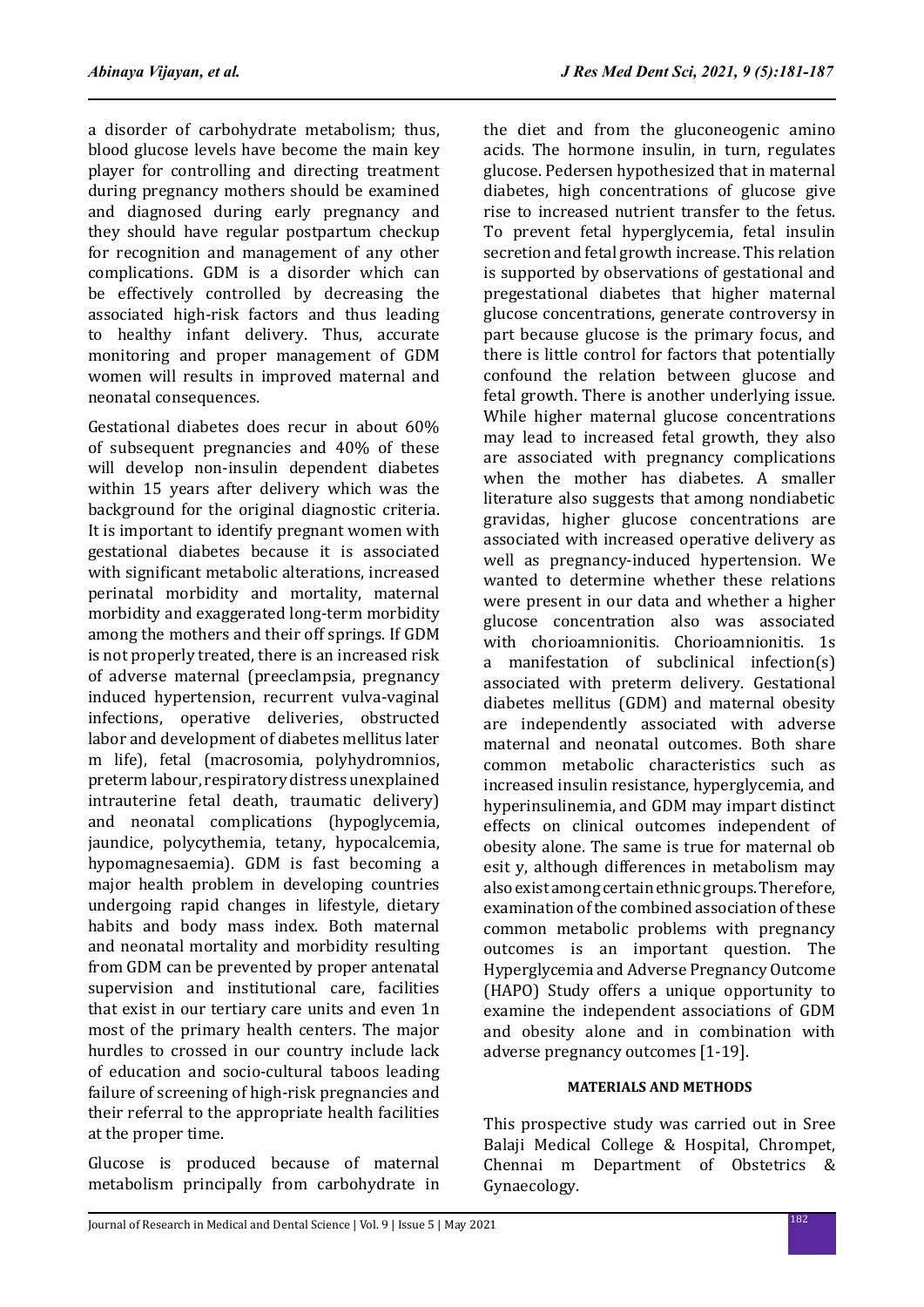This study was spread over a period of 18 months from December 2013 - May 2015.The study population consisted of 100 GDM patients.

### **Inclusion criteria**

Diagnosis of GDM.

**Exclusion criteria**

- $\checkmark$  Diabetic before pregnancy.
- 9 Pre gestational BMI > 35kg/m2.
- $\checkmark$  HbAlC > 8%.
- $\checkmark$  Asthma.
- $\checkmark$  Epilepsy.
- $\checkmark$  Known hypertension heart problems those who received blood, plasma or immunoglobulin within the last 3 months of participation those diagnosed with malignancy or immunodeficiency diseases.
- $\checkmark$  Patients with severe medical or psychological co morbidity.

#### **Screening of maternal complication and neonatal outcome**

As part of GDM investigations, all the patients were provided dietary counselling, Ultrasound follow, and maternal complication & fetal outcome was recorded in this study, Maternal: Hypertension, Preclampsia, Uterine growth<br>restriction. Antepartun Hemorage. UTis. Antepartun Hemorage, Premature raptures of membranes, Preterm Labour, Mode of deliveries, ligohydramnios, stillbirths, Miscarriageand Polyhydramnios were observed. Fetal: Birth weight, Hypoglycemic neonates, Hypocalcemic neonates, Phototherapy required, Neonates with RDS, Ma crosomia , Birth trauma, Jaundice and Congenital anomalies were recorded.

### **Measurement glycemic varibility**

During the study, all antenatal women who attended the OP were screened for GDM by determining both fasting and postprandial blood glucose level in each trimester by continuous blood glucose monitoring. If the fasting blood glucose level was > 100 mg /dL and postprandial blood glucose level was > 140mg/dL, the pregnant women were identified for GDM along with HbAlc levels 2: 5.5 % in first trimester. The identified GDM women then underwent.for 75g two hours ora l glucose challenge test and six-point profile test (SPPT) for the confirmation of GDM in second trimester and third trimester respectively.

### **Variability measures from glycemic excursions**

The most used index to evaluate the glycemic excursion is the MAGE, defined as MAGE. The MAGE index is highly correlated with SD, so it is sometimes used as a substitute for SD. Moreover, the choice of the index parameters is made by the investigator, making it hard to compare results obtained on different datasets from different researchers. Also consider excursions happening on a change of day are not con red , and, most importa nt, there is not a clear definition for the definition of what should be considered an excursion. Day-to-Day Variability A popular tool used to quantify the variability on two consecutive days 1s the Mean of Daily Differences (MODD), The peculiarity of MODD is that it was originally defined from sta nd ard ized conditions, i.e. the patient was monitored for m days (typically 2) in the same conditions with invasive sampling of blood drawn at the same time of day to allow a comparison between the m days. The advent of CGM devices renders the use of MODD easier, since it is possible to compare several days monitored with frequent measurements.

### **Short-term variability**

An index called Continuous Overlapping Net Glycemic Action (CONGA), proposed by Nathan et al. m, evaluates - a within day variability. In practice, SD 1s evaluated for a time-series composed by the differences between the glycemic value and the glycemic value collected m hours later. The quality of glucose control is high if a patient can correctly tune the carbohydrate ingestion and insulin dosing in such a way that the glycemic range stays within the safety zone with few counteractions and corrections.

The most used parameter for the evaluation of quality of glucose control is the relative time spent by the subject in different regions of the whole glycemic scale. For the clinician it is important to understand the percentage of time spent on target relative to the whole monitoring session, but also to distinguish cases where the percentage out of target is spent above or below the target zone. Of course, a subject who spends 0st time in hyperglycemia needs to refine the therapy with more intensive insulin dosing, while a subject who tends to stay in hypoglycemia for prolonged time probably needs to reduce the insulin dosing.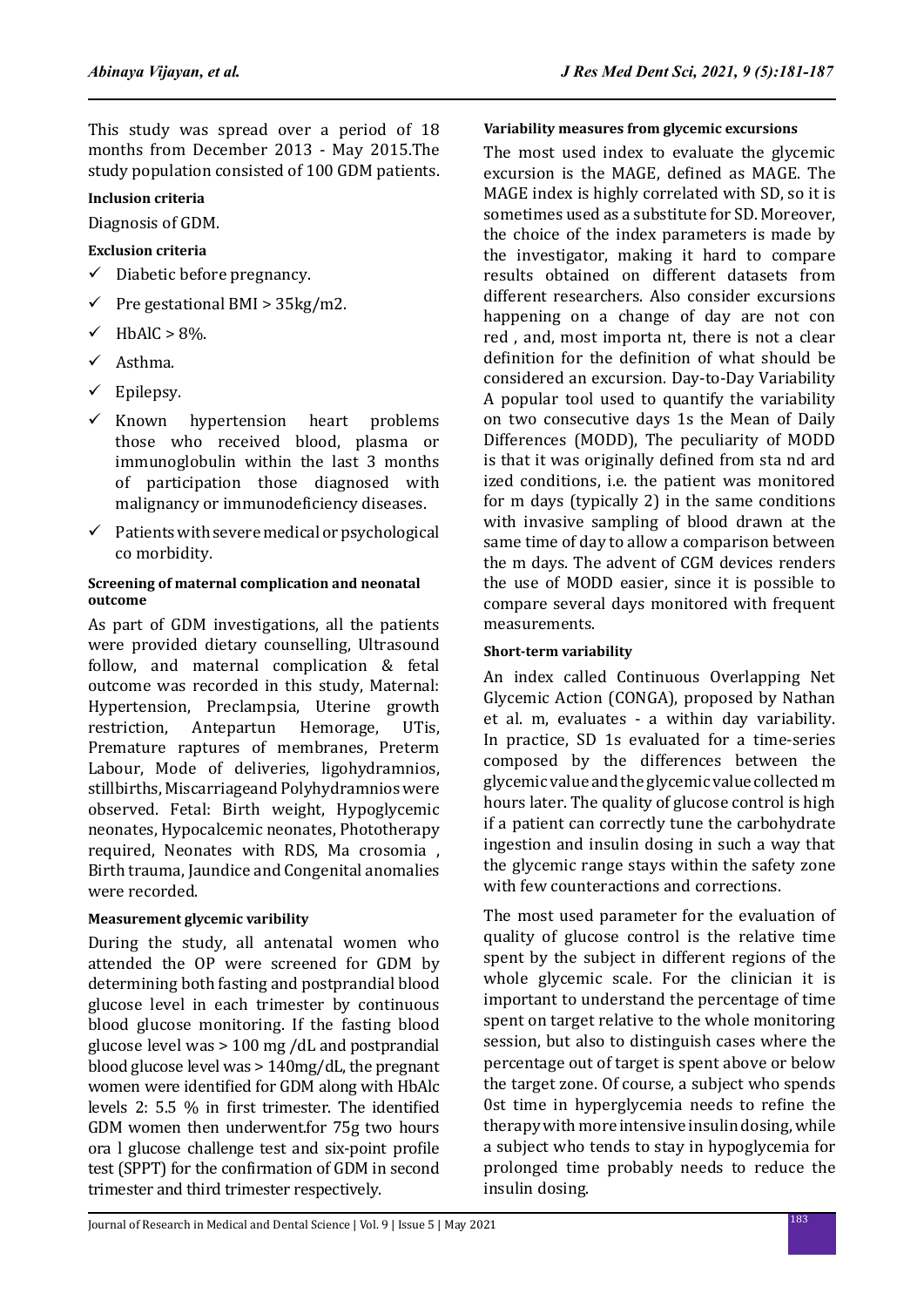### **RESULTS**

After collection of data from 100 pregnant women with GDM, analysis was done on the following: Glycemic variability values were classified into four categories such as, mild variability (SD=1 to 5), moderate variability (SD=6 to 10) , High variability (SD=11 to 15) and extreme high variability (SD=16 to 20). Glycemic variability was determined by comparison of standard deviation of individual's each trimester blood glucose level. The percentages of mild variability, moderate variability, High variability, and extreme high variability were 42%, 31%, 18% and 9% respectively. The glycemic variability also calculated by mean of six-point profile test and it was compared with mean of fasting and postprandial blood glucose in first and sec6 trimester. The variability was higher when compared to the first trimester and less when compared to second trimester. The percentages of mild variability, moderate variability, High variability, and extreme high variability were 51%, 28%, 13% and8%respectively Gestational diabetes mellitus (GDM) is a condition of pregnant woman where glucose intolerance is found during pregnancy, and it is associated with increased risk of serious perinatal morbidities and mortalities, as well maternal morbidities. With this notion our study was aimed to calculate the glycemic variability and to compare the maternal and fetal outcome of gestational disabetes mellitus. An informed consent, proforma and human ethical clearance for sample collection was obtained.

GDM women were more prone to pregnancy induced hypertension (32%), preeclampsia (21%), Uterine growth restriction (15%), Antepartun Hemorage (28%), UTis (35%), premature raptures of membranes (18%), preterm labor (34%), Normal delivery (69%), ceasarean delivery (31%), Oligohydramnios (6%), Polyhydramnios (16%), stillbirths (1%) and Miscarriage (2%) (Table 1 and Figure 1).

Table 2 and Figure 2 indicates fetal complications of Macrosomia (21%), Hypoglycemic neonates (5 %), Hypocalcemic neonates (1%), Phototherapy required (12%), Neonates with RDS (3 %), Birth trauma (29%), Jaundice (12%) and Congenital anomalies (6%). Table 3 and Figure - 9 showing Vaginal delivery (69%), ceasarean delivery (31%).

Several obstetric problems occur 1n diabetic pregnancy, their frequency being causally related to the quality of the diabetic control achieved [1]. In this connection, the present study evaluated the glycemic variability in each trimester. There was significant difference in Glycemic variability when it was compared with between the categories of variability ( $p < 0.0095$ ).

An increased risk of pregnancy induced<br>hvpertension. pre-eclampsia. antepartum pre-eclampsia, hemorrhage, premature rapture of membranes, preterm labors, caesarean sections and Instrumental deliveries. Same kinds of result were obtained in our study, with slight mcrease m numbers. Several studies have demonstrated that macrosomia correlate with glycemic control in pregnancy complicated by diabetes. To prevent fetal hyperglycemia, fetal insulin secretion and fetal growth increase. Cesarean deliveries are common among women with and without GDM and many studies have documented the cesarean delivery is a successful intervention used to decrease complications associated with gestational diabetes. It was reported that women with treated gestational diabetes had low rate of macrosomia, while untreated gestational diabetes had two¬ fold increased risk of cesarean delivery evaluated outcomes of women with increased incidence of cesarean section but no differences in neonatal outcome compared with women with normal OGTT. Contrary to the conclusion by Naylor, et al. [20] that it could be the diagnosis per se that led to intervention. Where as in our study the cesarean delivery was 31%, remaining 69% were normal deliveries and it was achieved by continuous monitoring of glycemic control.

Macrosomia remams an important morbidity because it is associated with increased risk for traumatic birth injury, obesity, and diabetes in later life. Although some of the variation in incidence may be related to definition, most authors agree that macrosomia is in part related to maternal glucose control. The increased proportion of macrosomic infants and morbidity is m accordance with findings already established in a group of women with borderline glucose tolerance. Fetal macrosomia is associated with delivery problems, such as shoulder dystocia and increased risk of cesarean section. According to that, the incidence of macrosomia is significantly increased in this study.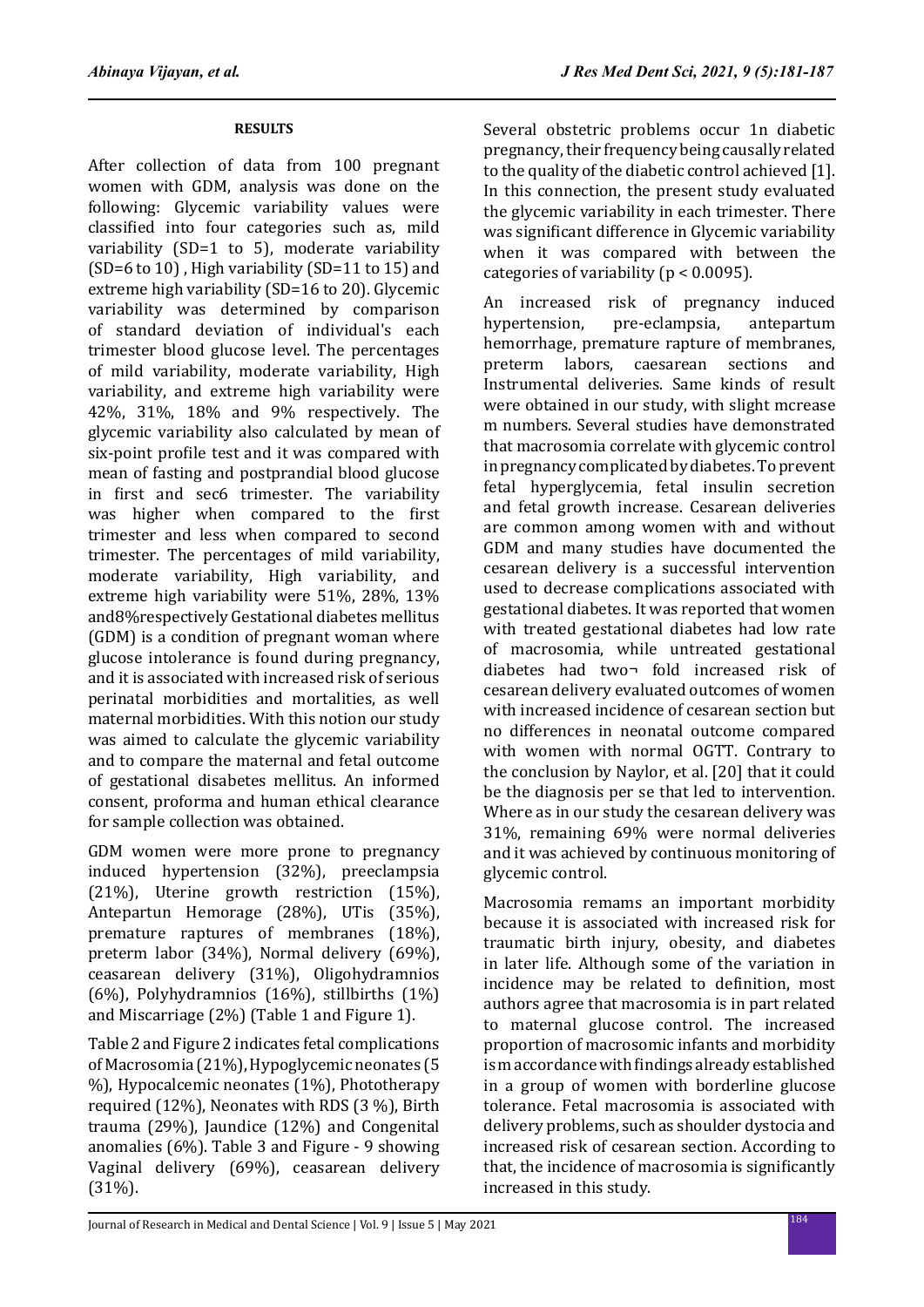| <b>Complications</b>            | Percentage of patient frequency |
|---------------------------------|---------------------------------|
| Hypertension                    | 32                              |
| Preeclampsia                    | 21                              |
| Uterine growth restriction      | 15                              |
| Antepartun Hemorage             | 28                              |
| <b>UTis</b>                     | 35                              |
| Premature raptures of membranes | 18                              |
| Preterm Labour                  | 34                              |
| Oligohydramnios                 | 6                               |
| Polyhydramnios                  | 16                              |
| Miscarriage                     | h                               |
| Stillbirths                     |                                 |

#### **Table 1: Maternal outcomes in GDM.**



#### **Figure 1: Indicates maternal complications in GDM.**

| <b>Complications</b>  | Percentage of frequency |
|-----------------------|-------------------------|
| Birth weight (<4)     | 79                      |
| Birth weight (>4)     | 21                      |
| Hypoglycemic neonates | 5                       |
| Hypocalcemic neonates |                         |
| Phototherapy required | $-12$                   |
| Neonates with RDS     | 3                       |
| Macrosomia            | 21                      |
| Birth trauma          | 29                      |
| Jaundice              | 12                      |
| Congenital anomalies  | 6                       |
|                       |                         |

## **Fetal complications**

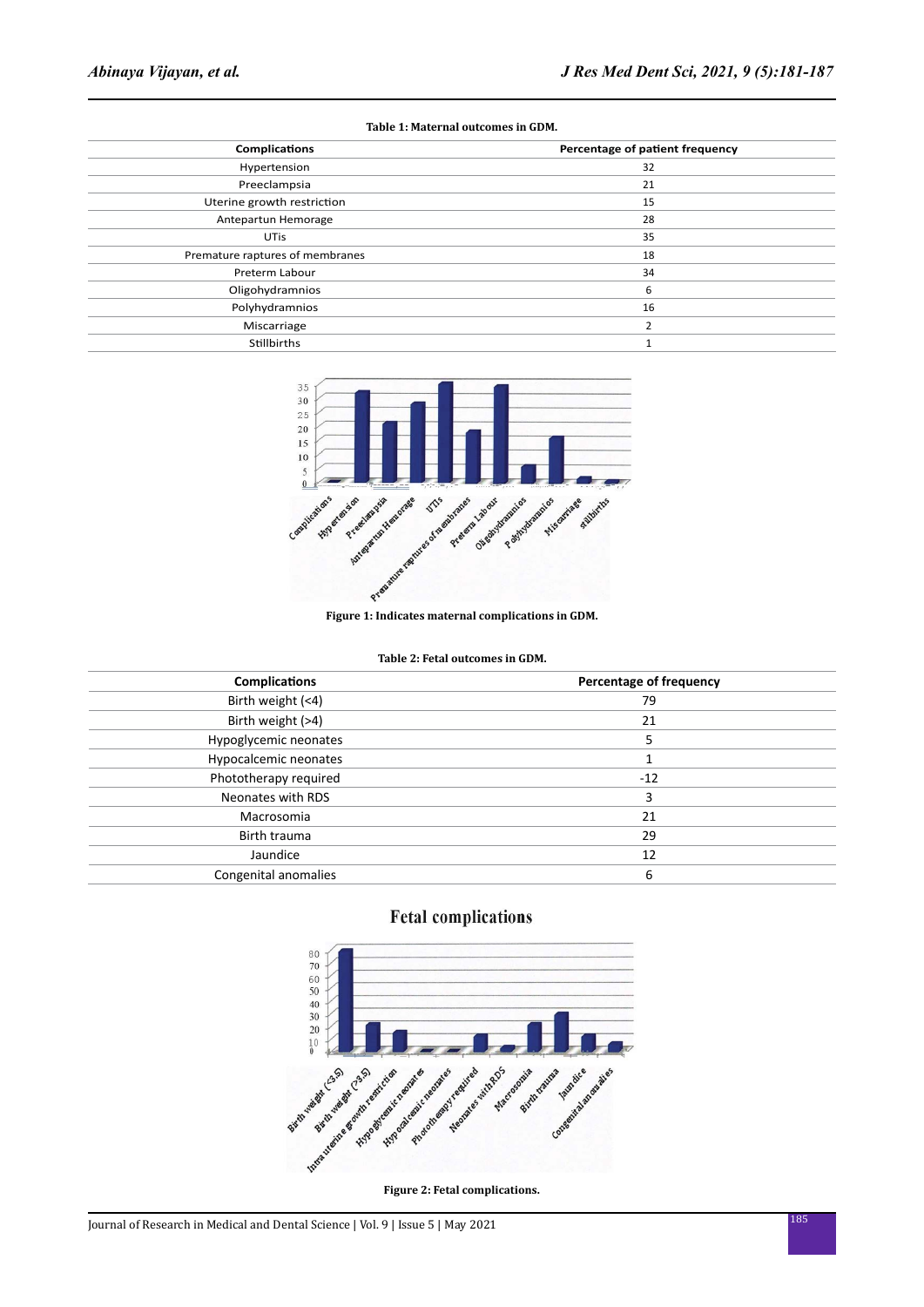

**Figure 3: Showing mode of delivery in 100 patients.**

The outcome among GDM women diagnosed with diabetes is shown as a reference for obstetrical practice when GDM was diagnosed. Those women with diabetes are all treated, and the outcome despite that was quite like the outcome of other studies. The outcome in the diabetes group could be due to either difficulties to influence the outcome by treatment, or the fact that treatment could have stopped the increased complications noted in this study with greater deterioration in glucose tolerance. This underlines the need for randomized studies of the effects of treatment in women.

First trimester diagnosed, 100 GDM patients were recruited over a period of 18 months. Systematic clinical and laboratory diagnostic test included fasting, postprandial blood glucose, HbA1c levels, two-hour oral glucose challenge test and six point profile test analysis for all GDM cases. Glycemic variability was calculated by standard deviation of fasting, postprandial blood glucose and six-point profile test. Percentages of maternal and fetal outcome were calculated. Minimum, median, and maximum age was 18, 27 and 36 years respectively. Half of the subjects were above 25 years (51%). 89% were educated up to pnmary level and, 69%, 23% and 8% belonged to low, middle and upper socioeconomic status respectively. The percentages of mild, moderate, high and extreme high variability were 42%, 31%, 18% and 9% respectively, by comparison of standard deviation of individual's each trimester blood glucose level. The percentages of mild, moderate, high and extreme high were 51%, 28%, 13% a1. 8% respectively, based on six-point profile test. There was significant difference in Glycemic variability when it was compared with between the categories of variability. GDM women were more prone to pregnancy induced hypertension (32%), preeclampsia (21%), Uterine growth restriction (15%), Antepartum Hemorage (28%), UTis (35%), premature raptures of membranes (18%), preterm labor (34%), Normal delivery (69%), ceasarean delivery (31%), Oligohydramnios (6%), Polyhydramnios (16%), stillbirths (1%) and Miscarriage (2%). Fetal complications of Macrosomia (21%), Hypoglycemic neonates (5%), Hypoglycemic neonates (1%), Phototherapy required (12%), Neonates with RDS (3%), Birth trauma (29%), Jaundice (12%) and Congenital anomalies (6%) [21-23].

### **CONCLUSION**

In conclusion, glycemic variability is one of the components of glycemic disorders in patients with diabetes. Soon, the use of CGMS will need to be increased to promote better assessment and management of glycemic variability in both type 1 and type 2 diabetes.

### **FUNDING**

No funding sources.

### **ETHICAL APPROVAL**

The study was approved by the Institutional Ethics Committee.

### **CONFLICT OF INTEREST**

The authors declare no conflict of interest.